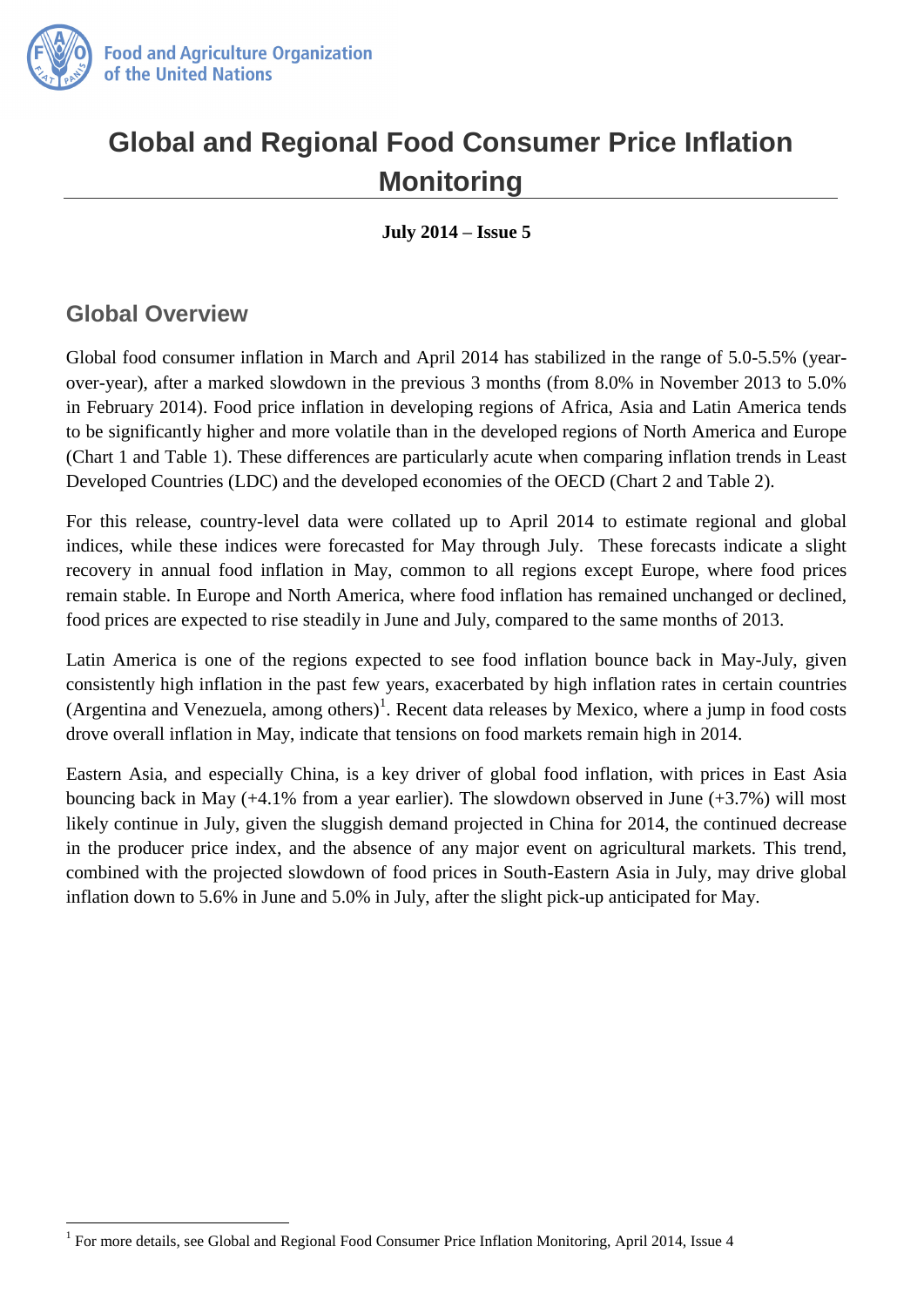**Chart 1 Food consumer price inflation – Global and regions (y-o-y)**



| <b>Growth rates in</b>                    | 2011 | 2012 | 2013 | 2014   |        |        |        |
|-------------------------------------------|------|------|------|--------|--------|--------|--------|
| percent                                   |      |      |      | Apr    | May*   | June*  | $Jul*$ |
| World                                     | 8.4  | 6.2  | 7.5  | 5.3    | 5.9    | 5.6    | 5.0    |
| <b>Africa</b>                             | 13.3 | 11.2 | 7.0  | 6.2    | 6.7    | 7.3    | 7.2    |
| Southern Africa                           | 7.0  | 7.3  | 5.7  | 7.6    | 8.9    | 9.7    | 10.0   |
| <b>Western Africa</b>                     | 9.3  | 8.6  | 6.9  | 5.2    | 4.9    | 4.3    | 4.0    |
| Northern Africa                           | 9.4  | 8.4  | 7.7  | 7.0    | 8.3    | 7.9    | 7.6    |
| Central Africa                            | 8.3  | 7.9  | 6.6  | 7.9    | 6.7    | 6.1    | 6.2    |
| Eastern Africa                            | 23.3 | 17.6 | 7.1  | 6.0    | 7.0    | 10.0   | 10.0   |
| Latin America and the<br><b>Caribbean</b> | 8.4  | 7.9  | 8.9  | 5.8    | 6.5    | 7.2    | 7.8    |
| South America                             | 9.5  | 8.4  | 10.5 | 7.2    | 7.9    | 8.5    | 9.0    |
| Central America                           | 5.9  | 6.9  | 5.5  | 3.0    | 3.3    | 4.3    | 5.3    |
| Caribbean                                 | 7.2  | 6.3  | 5.6  | 2.5    | 3.4    | 4.6    | 5.6    |
| <b>Northern America</b>                   | 3.7  | 2.6  | 1.4  | 1.9    | 2.2    | 2.4    | 2.5    |
| Asia                                      | 8.6  | 6.1  | 8.8  | 6.0    | 6.7    | 5.9    | 4.8    |
| Eastern Asia                              | 10.6 | 4.4  | 4.1  | 2.4    | 4.0    | 3.8    | 3.8    |
| South-Eastern Asia                        | 2.6  | 4.1  | 7.7  | 6.8    | 7.3    | 7.1    | 4.3    |
| Western Asia                              | 6.2  | 10.2 | 16.4 | 15.1   | 16.6   | 14.5   | 11.4   |
| Southern Asia                             | 8.8  | 8.1  | 13.5 | 8.8    | 8.4    | 7.0    | 5.5    |
| <b>Europe</b>                             | 5.2  | 3.0  | 3.2  | 2.5    | 2.5    | 2.7    | 3.3    |
| Southern Europe                           | 3.2  | 3.0  | 2.4  | $-0.1$ | $-0.6$ | $-0.8$ | 0.1    |
| Eastern Europe                            | 8.0  | 3.1  | 3.9  | 5.7    | 6.1    | 6.7    | 7.3    |
| Northern Europe                           | 5.1  | 3.0  | 3.1  | 0.5    | 0.5    | 1.2    | 1.6    |
| Western Europe                            | 2.3  | 2.9  | 2.8  | 0.7    | 0.2    | 0.0    | 0.6    |

**Table 1 Trends in global and regional consumer food price inflation** 

Note: monthly inflation rates are year-on-year growth rates (month m / month m-12)

\* Forecasts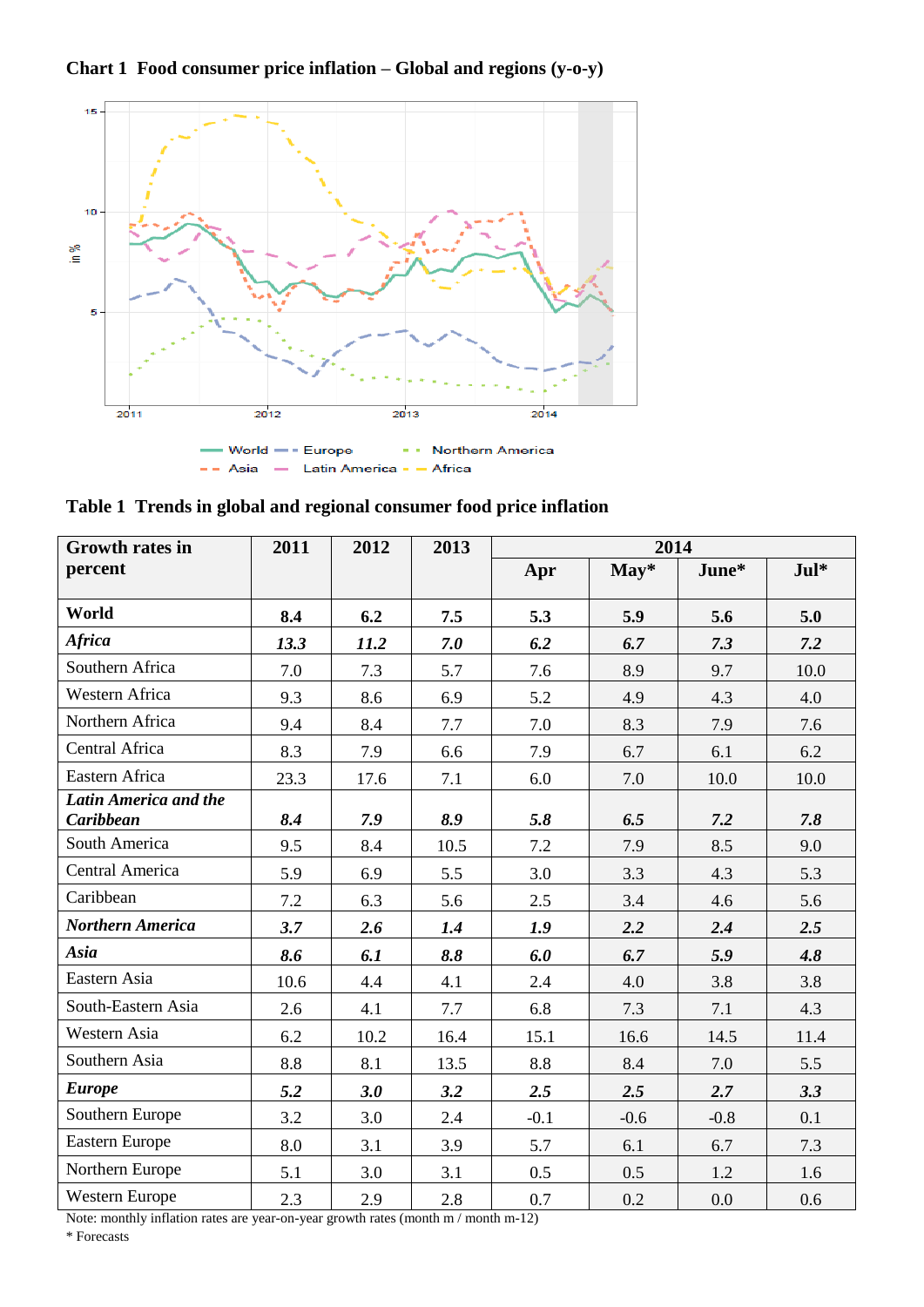



**Table 2 Trends in consumer food price inflation - LDCs and OECD countries**

| <b>Growth rates in percent</b> | 2010 | 2011 | 2012 | 2013 |
|--------------------------------|------|------|------|------|
| LDC – Sub-Saharan Africa       | 5.6  | 12.7 | 9.2  | 5.8  |
| LDC Asia                       | 8.6  | 6.8  | 2.4  | 7.1  |
| <b>OECD</b>                    | 2.1  | 2.9  | 3.3  |      |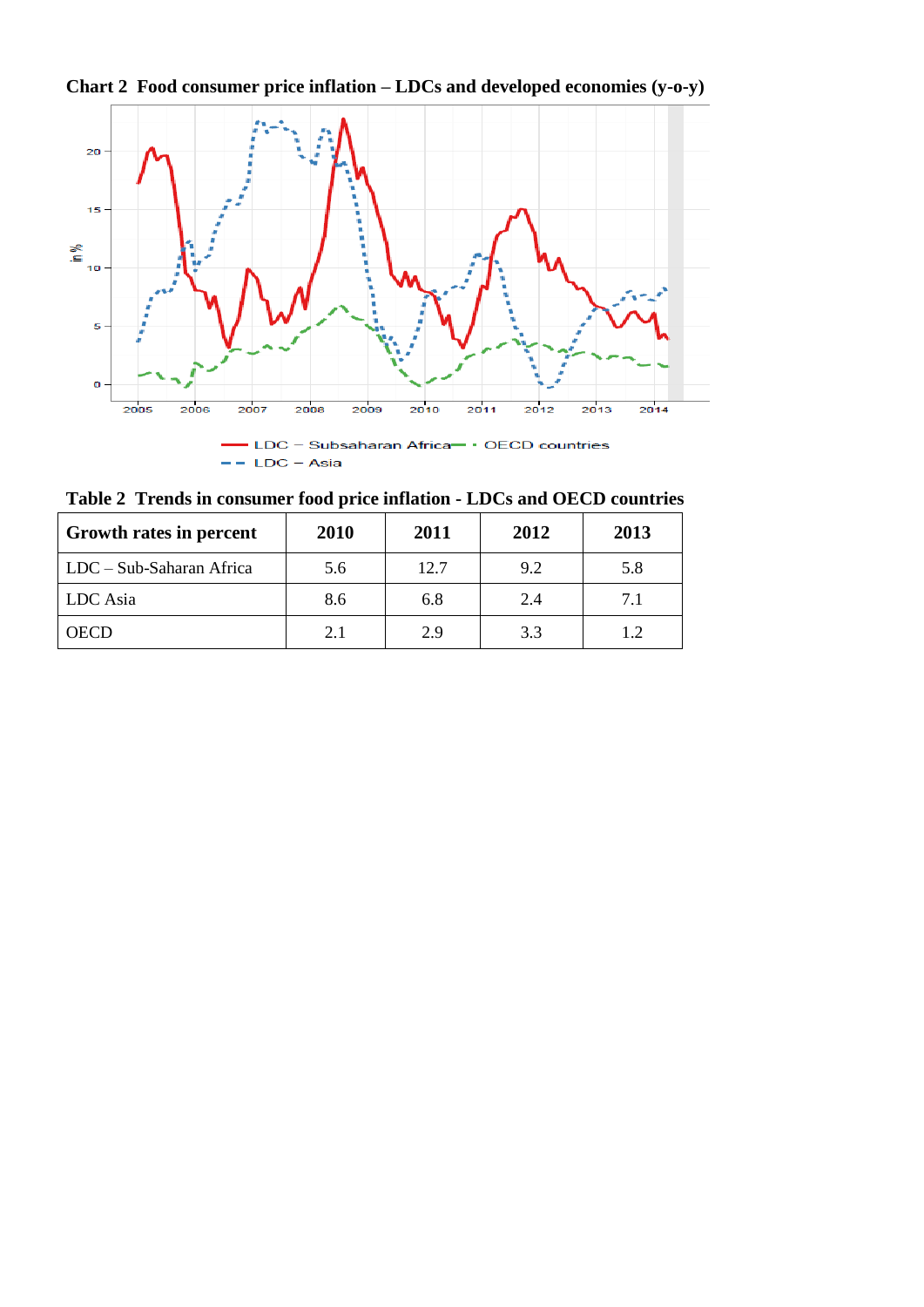# **Regional focus: Africa**

Annual food inflation in Africa has declined since reaching a peak of 14.8% in October 2011. During the second part of 2013, inflation started to stabilize around 7.0% before a new phase of easing began in late 2013 (Chart 3). These trends echo, with a lag, variations in the prices of the major agricultural commodities traded on international markets, tracked each month by the FAO Food Price Index<sup>2</sup> (Chart 4). The correlation between these two measures of food inflation is particularly high for Eastern Africa, where food prices have historically reacted quickly and strongly to the conditions prevailing in the international markets for agricultural commodities<sup>3</sup>.

The significant reduction in food inflation in African countries from 2012 to the first quarter of 2013 is mainly driven by changing trends in Eastern Africa, particularly Ethiopia, Tanzania and Rwanda. In these three countries, food inflation fell to  $6\%$ -9% in  $2013<sup>4</sup>$ , down from 15%-30% in 2012 due to a stabilization of food prices in Ethiopia and a continued decline in Rwanda and Tanzania. Food inflation trends differed in other countries in the region, with Malawi, for example, seeing food prices accelerate in 2013 to 23.3% from18.8% in 2012, due mainly to the effects of a 50% devaluation in 2012 of the local currency, the kwacha, fuelling an imported inflation. As these effects phased out, food price inflation in Malawi eased significantly in the first half of 2014.



**Chart 3 Food consumer price inflation – Africa and sub-regions (y-o-y)**

Food inflation in other African regions followed mixed trends since mid-2013. While all regions, excluding North Africa, have seen a decline in inflation rates in 2013, the pace was more moderate and variations less volatile in Western and Central Africa than in Southern Africa. Contrary to Western Africa, Central Africa experienced a slight pick-up in food prices in the first four months of 2014, but our forecasts for May-July 2014 indicate a return to a downward trend. Developments are expected to be different in Southern Africa, and especially in South Africa, the largest economic actor in the region, where food prices have increased at a high pace since the end of 2013, reaching close to 8% year-onyear in April 2014. The continuing decline of the Rand, at a 12-year low, combined with unfavorable

 $\overline{a}$ <sup>2</sup> http://www.fao.org/worldfoodsituation/foodpricesindex/en/

<sup>&</sup>lt;sup>3</sup> See<http://www.fao.org/docrep/019/i3718e/i3718e.pdf>for more details on transmission estimates

<sup>4</sup> Ethiopia (28.1% in 2012, 5.8% in 2013); Rwanda (16.5% in 2012, 6.7% in 2013); Tanzania (20.6% in 2012, 8.5% in 2013).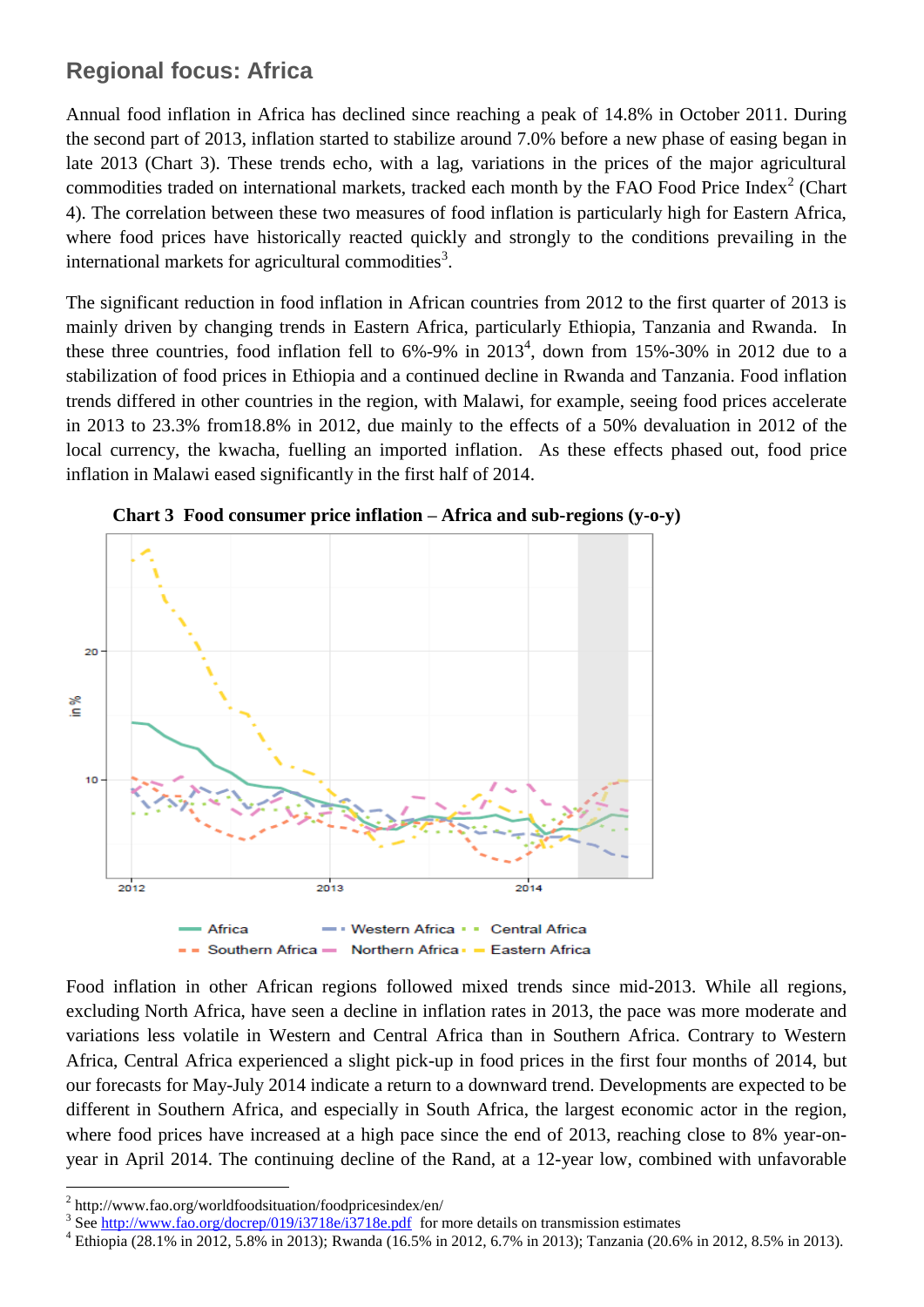weather conditions during the past two years, led to an increase in the price of maize and has likely kept food inflation pressures high in May-July 2014, our forecasted period. This contributes to concerns about food security in a country where food represents, on average, around 20% of household expenses<sup>5</sup>.



**Chart 4 Food inflation in Africa vs. FAO Food Price Index (y-o-y)**

In Northern Africa, food inflation since mid-2013 has been higher and more volatile than in other African regions. These developments are the result of a continued rise in demand, supply shortages and subsidy cuts. Food inflation in these countries reached year-on-year rates above 10% at the end of 2013 and stabilized since then in the range of 7-9%. Forecasts for May to July indicate that food inflation will stabilize at these relatively high levels. However food inflation remains a particular concern in Egypt, where a large majority of poor Egyptian households cannot meet their food consumption needs<sup>6</sup>.

 $\overline{a}$ <sup>5</sup> https://www.statssa.gov.za/cpi/documents/Weights%20presentationv3a.pdf

<sup>&</sup>lt;sup>6</sup> Egyptian Food Observatory